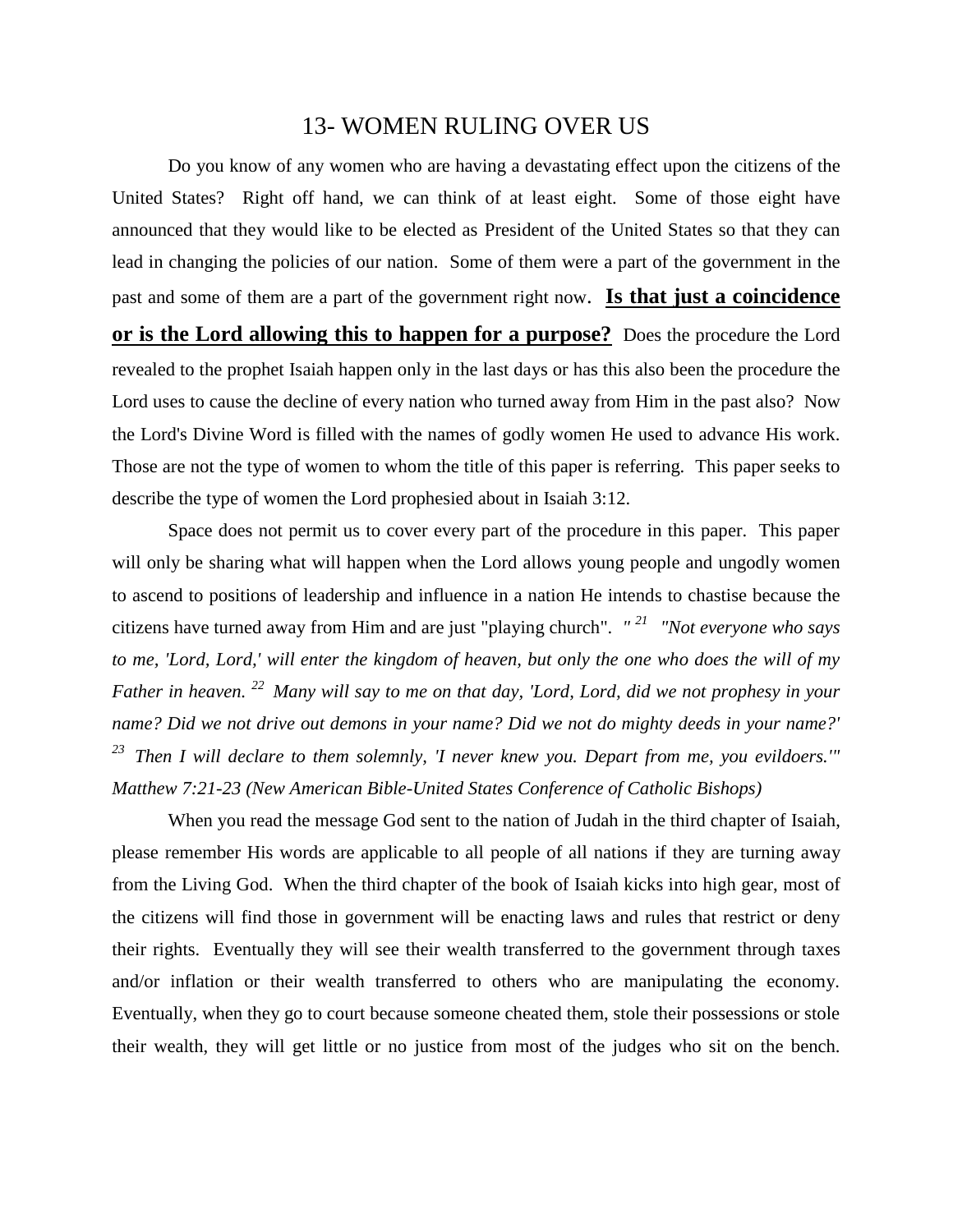Taking away judges who base their decisions on the laws of God is another part of the procedure that we will not have space to share in this paper today.

One calamity will follow another as the Lord takes away the things listed in the third chapter of Isaiah and the people will not be able to understand why everything is falling apart. They will not discern that what is happening to them is recompense for their own actions.

<sup>"</sup> Be not deceived; God is not mocked: for whatsoever a man soweth, that shall he also *reap. 8 For he that soweth to his flesh shall of the flesh reap corruption; but he that soweth to the Spirit shall of the Spirit reap life everlasting. <sup>9</sup> And let us not be weary in well doing: for in due season we shall reap, if we faint not. " Galatians 6:7-9 King James Version*

<sup>*n*</sup> *My dear friends, this is the second letter I have written to encourage you to <i>do some honest thinking. I don't want you to forget <sup>2</sup>what God's prophets said would happen. You must never forget what the holy prophets taught in the past. And you must remember what the apostles told you our Lord and Savior has commanded us to do. <sup>3</sup>But first you must realize that in the last days some people won't think about anything except their own selfish desires. They will make fun of you <sup>4</sup>and say, "Didn't your Lord promise to come back? Yet the first leaders have already died, and the world hasn't changed a bit." <sup>5</sup>They will say this because they want to forget that long ago the heavens and the earth were made at God's command. The earth came out of water and was made from water. <sup>6</sup>Later it was destroyed by the waters of a mighty flood. <sup>7</sup>But God has commanded the present heavens and earth to remain until the day of judgment. Then they will be set on fire, and ungodly people will be destroyed. <sup>8</sup>Dear friends, don't forget that for the Lord one day is the same as a thousand years, and a thousand years is the same as one day. <sup>9</sup>The Lord isn't slow about keeping his promises, as some people think he is. In fact, God is patient, because he wants everyone to turn from sin and no one to be lost. <sup>10</sup>The day of the Lord's return will surprise us like a thief. The heavens will disappear with a loud noise, and the heat will melt the whole universe. Then the earth and everything on it will be seen for what they are. <sup>11</sup>Everything will be destroyed. So you should serve and honor God by the way you live. <sup>12</sup>You should look forward to the day when God judges everyone, and you should try to make it come soon. On that day the heavens will be destroyed by fire, and everything else will melt in the heat. <sup>13</sup>But God has promised us a new heaven and a new earth, where justice will rule. We are really looking forward to that! <sup>14</sup>My friends, while you are waiting, you should make certain that the Lord finds you pure, spotless, and living at peace. <sup>15</sup>Don't forget that the*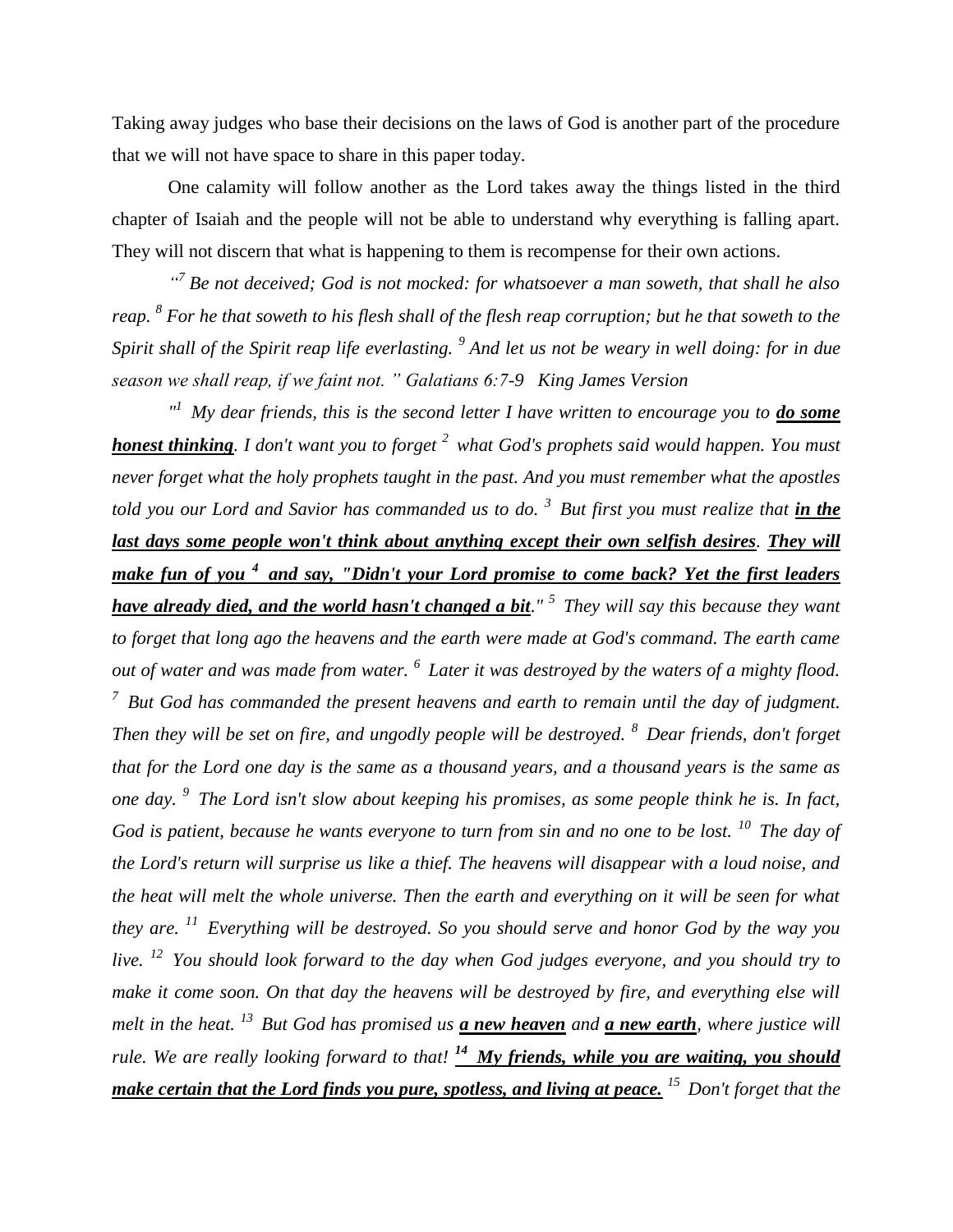*Lord is patient because he wants people to be saved. This is also what our dear friend Paul said when he wrote you with the wisdom that God had given him. <sup>16</sup>Paul talks about these same things in all his letters, but part of what he says is hard to understand. Some ignorant and unsteady people even destroy themselves by twisting what he said. They do the same thing with other Scriptures too. <sup>17</sup>My dear friends, you have been warned ahead of time! So don't let the errors of evil people lead you down the wrong path and make you lose your balance. <sup>18</sup>Let the wonderful kindness and the understanding that come from our Lord and Savior Jesus Christ help you to keep on growing. Praise Jesus now and forever! Amen." 2 Peter 3:1-18 (Contemporary English Version)*

Each of us will eventually stand before a Living God. The saved will stand before Him at the Bema Seat or the Reward Seat but most will stand before Him at the White Throne Judgment. The White Throne Judgment will be to decide how much punishment the person will receive through eternity in order to pay the sin debt they owe. The sin debt they owe depends upon the number of sins they committed while they lived on this earth. That is why we suggest that if a person is going to reject the only other offer to pay their sin debt, Christ Himself, they sin as little as possible because they will have to pay for every individual sin they commit in Gehenna (the Lake of Fire) for eternity.

*"For there is no difference; <sup>23</sup> for all have sinned and fall short of the glory of God," Romans 3:23 King James Version*

*" <sup>23</sup> For the wages of sin is death, but the gift of God is eternal life in Christ Jesus our Lord." Romans 6:23 King James Version* 

Please note that according to Romans 6:23 (printed above), a person can avoid paying the sin debt they accumulated if Jesus Christ pays it for them. How and when does Jesus Christ pay our sin debt? When we go to Him in prayer, ask forgiveness for our sins and ask the payment He gave on Calvary, pay the sin debt we owe. Most will not take advantage of Christ's generous offer and will have to appear before Christ at the White Throne Judgment. At the White Throne Judgment, books will be opened which detail every sin they committed while they were on this earth. Yes, every sin a "lost person" commits is being recorded in a book which will be opened at the White Throne Judgment! Again, if you intend to reject Christ's offer, and you intend to try to work for your salvation by living a good life or going good works, or joining a church or even getting baptized, we suggest that you sin as little as possible since every sin requires a payment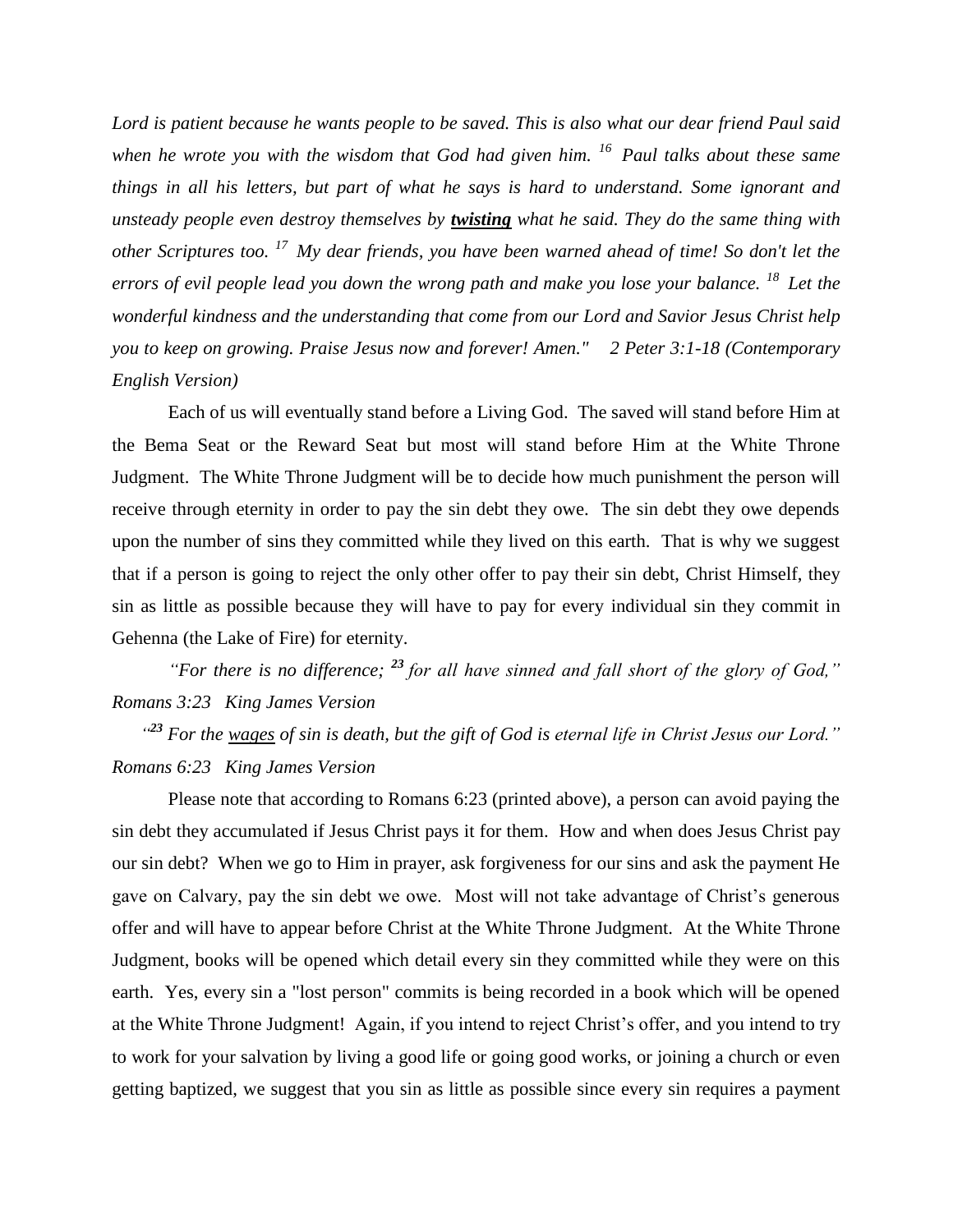and those things will not be accepted as a payment. Please think about it. If any of those things would be accepted as a payment for a person's sin debt, there was no reason for Jesus Christ to suffer an agonizing death on Calvary's cross.

Since the Lord lists so many bad things He will do to an individual or to an ungodly nation or to a church whose members are just "playing church", we feel it is important to offer some hope to those of you who are saved and who are faithfully serving Him. The Lord offered hope to the righteous in verse 10. "*<sup>10</sup>Say ye to the righteous, that it shall be well with him: for they shall eat the fruit of their doings."* Our Lord promised that those whose spiritual bodies were made righteous through the blood of the Lamb  $(1<sup>st</sup>$  John 1:7-10) will be rewarded according to the things we are doing for Him. They are the stumps that the Lord referred to in Isaiah 6:13. It is important that we work for our Lord now so the Lord will take care of us during the times Isaiah, chapter three, describes. We do not know how the Lord will keep the righteous safe while at the same time punishing the wicked, punishing a wayward nation or punishing a wayward church. Nevertheless, we know He will because He said He would.

Let us look at part of the procedure. It is listed in Isaiah 3:12.  $\frac{d}{dx}$  *As for my people, children are their oppressors, and women rule over them. O my people, they which lead thee, cause thee to err and destroy the way of thy paths." Isaiah 3:12 (King James Version)* 

As we look at this particular verse, the first part, "*children are their oppressors"* reminds us of the young people in the year 2019 who are leading in open defiance of authority and who are leading in these marches and vocal demands for socialism or some other form of government. It seems that Isaiah 3:12 ties in with Isaiah 3:4, " *<sup>4</sup>"I will make youths their leaders, and the unstable will govern them." Isaiah 3:4 (Holman Christian Standard Bible)* Isaiah 3:4 could prophecy that in the end times, we will find unstable adults in positions of leadership in the government also. Perhaps that explains the actions of some of our government officials!

*" <sup>16</sup>It is very bad for a country if the king is like a child. And it is very bad for a country if its rulers use all their time eating." Ecclesiastes 10:16 (Easy-To-Read Version)*

As we shared earlier, this prophecy was recorded by the prophet Isaiah according to what the Living God revealed to him over 2,800 years ago and we are seeing it being fulfilled today. Again, we are seeing many of our young people in the year 2019 who are leading in open defiance of authority and who are leading in these marches and vocal demands for socialism or other forms of government rather than a republic under the Living God. In our opinion, the Lord